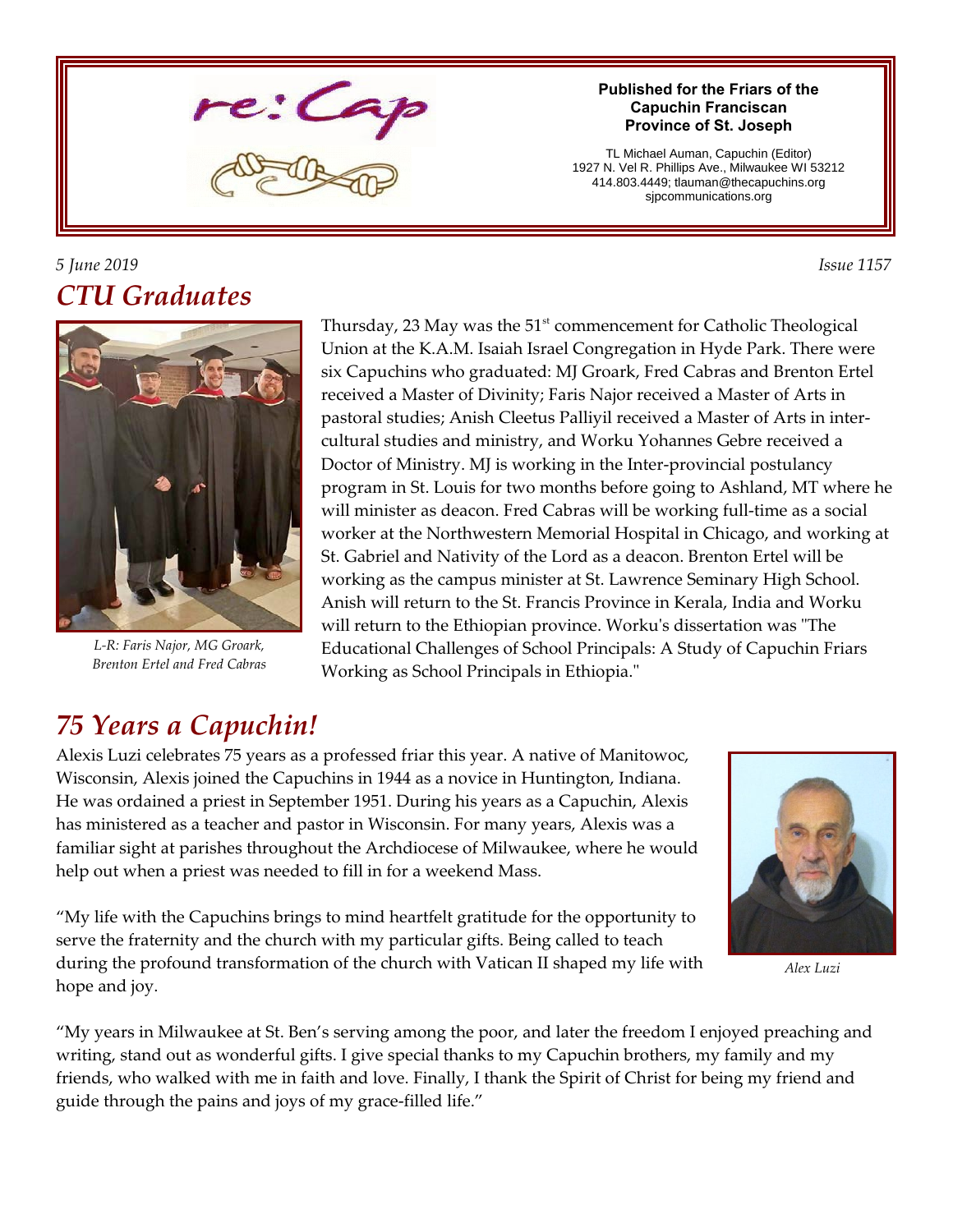# *Postulant Reflects on the Year*



*Ashwin Kumar*

Ashwin Anil Kumar came to the Capuchins from United Arab Emirates, born and raised from an Indian descent family, and is a Catholic convert from Hinduism, and in 2012 his sister and he were baptized. Since 2012, he has been discerning with the Capuchins in the Middle East. "I was greatly inspired by Francis of Assisi and his charism through a movie that I watched called *Clare and Francis.* This movie really changed my idea about Franciscans and their origin. I eventually started researching more about Francis, read books on his life, miracles, watching documentaries of Francis and talking to friars. I kept that going till 2017, when Paul Hinder and Paul Koenig decided to send me to the Capuchin Province of St. Joseph. As I was only 17, the province sent me to St. Joseph's College Seminary at Loyola University, Chicago as part of the Candidate College Program, after which I joined the postulancy class."

Ashwin ministered at St. Martin de Porres Church and at the House of Peace. At the parish, he was an acolyte, a eucharistic minister, catechist for children, RCIA leader, helper in the food pantry and most importantly a *family member.* "I have experience working in parishes in my home, but those parishes are full of international communities, and so working in a local parish will have its own boundaries as it has its own culture and traditions," he said. "I could surely affirm that these two places have changed me a lot. I had issues with stereotypes and so the whole time my aim was to overcome that. When I needed role models real badly, I had friars who worked in these institutions whom I could ask and get help from. After doing these ministries one thing that I learned from people who helped me, and also from whom I helped, was to find the image of Christ in them; eventually they will see Christ in me!"

Ashwin is currently in St. Louis where he is participating in the Inter-provincial Postulancy Program before going to California to be invested as a novice.

### *Duns Scotus Lecture Asian Slavery in the Americas: Franciscanism, Race and Identity in the Asian American Experience*

The movement of Asican slaves between the  $16<sup>th</sup>$  and  $19<sup>th</sup>$  century is not well known. Examining this history brings to mind new questions about the earliest presence of Asians in North America, the Franciscan's struggle with colonialism, and the effects of race on theological discourse. Answering these questions will also provide a better understanding of the Asian American Catholic experience. This presentation will use a "theology of place" in order to provide a background to discuss these intersecting elements.

Catholic Theological Union, Rm 221, 5416 S. Cornell Ave., Chicago Free to the public. Reception & refreshments following lecture. Complimentary parking in the CTU garage. For more info, contact Edward Foley, Duns Scotus Professor of Spirituality: Foley@ctu.edu



*Linh Hoang, OFM*

Linh Hoang is an associate professor of religious studies at Siena College in NY. He is a Franciscan priest with the Holy Name Province, and has published articles in the areas of Asian American Catholics, race, migration and theology, historical theology, religious, and intergenerational religious experience. He is currently serving as a consultant to the USCCB on Asian and Pacific Islander Catholic affairs for whom he was the principle author of *Ewncouraging Christ in Harmony.* He is currently working on a monograph on Asian American Religious Experience and Racism.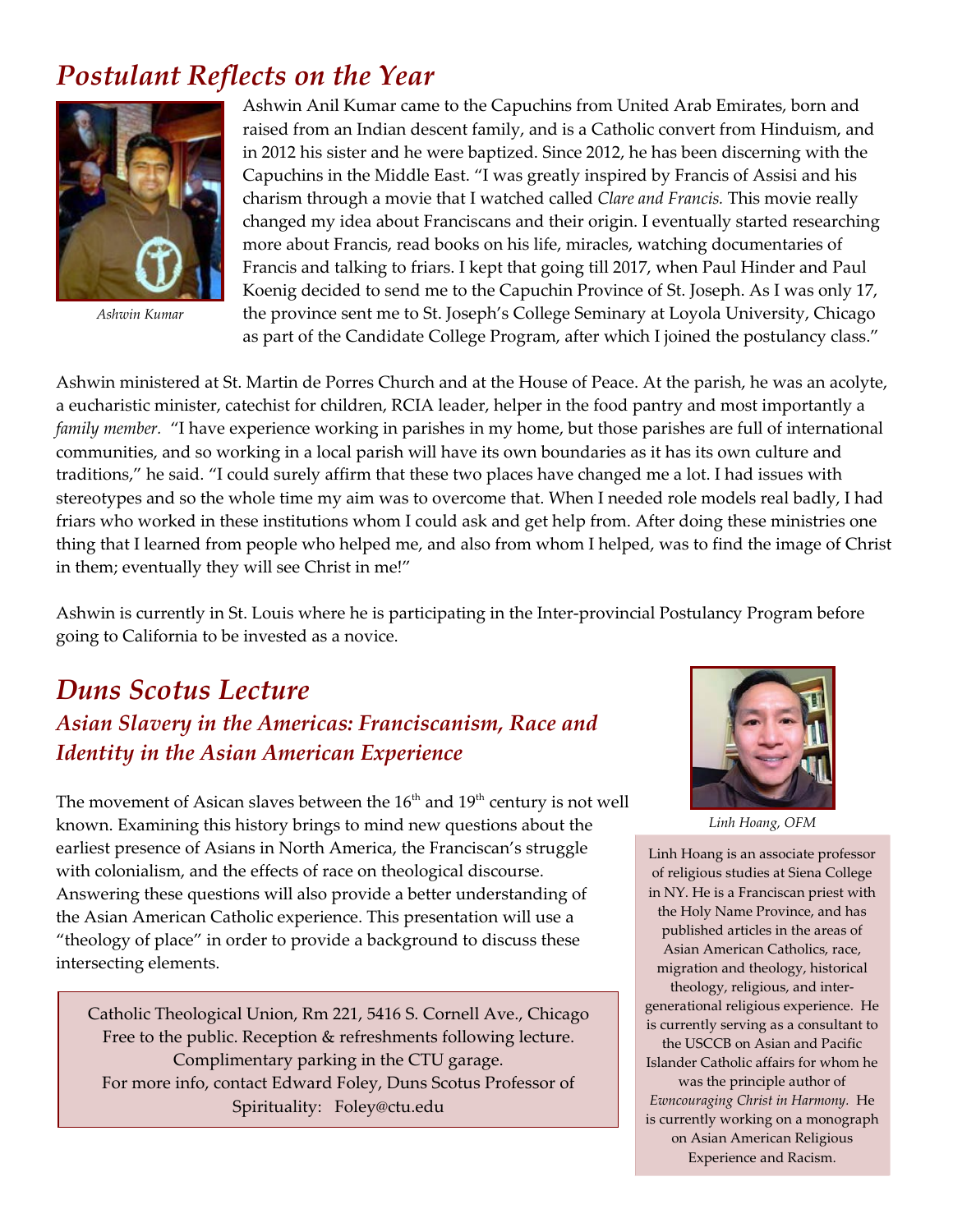# *Book Launch Webinar!*

### *Tuesday, June 11, 2019 - 1:00pm*

Webinar hosted by Catholic Apostolate Center *Harm, Healing, and Human Dignity: A Catholic Encounter with Restorative Justice Register Here:*

https://catholicsmobilizing.org/event/book-launch-webinar?eType=EmailBlastContent&eId=7a491d0e-d420-4170-bb08-5e752093d462

Now available for purchase, Catholic Mobilizing Network's newly released faith formation guide invites groups and individuals to reflect upon the Catholic call to restorative justice. *Harm, Healing, and Human Dignity*\* invites readers to explore ways of responding to harm and violence that foster a culture of encounter and become missionary disciples in transforming the broken criminal justice system.



Join CMN's director of restorative justice, Caitlin Morneau, for a dialogue with Catholic restorative justice practitioners about ways that Catholic individuals and institutions can integrate restorative practices to strengthen ministry, foster healing, and advance Gospel-centered justice.

Chris Castillo's 52-year-old mother, Pilar, was murdered in 1991. After becoming involved in prison ministry – specifically Bridges to Life almost 20 years ago — he learned to forgive the men who killed his mother. He has worked as a reporter and a marketing specialist before taking a job with Murder Victim's Families for Reconciliation, where he created a dialogue with homicide survivors who were against the death penalty and showed an interested in speaking out against capital punishment. Chris is currently the coordinator of chaplain volunteers for the Diocese of Beaumont's office of Criminal Justice Ministry.

David Kelly, C.PP.S. is the founder and executive director of Precious Blood Ministry of Reconciliation (PBMR) in Chicago IL. In 2000, he, along with other members of his religious congregation, began PBMR to create a place for those who have been impacted by violence and conflict. PBMR reaches out to the one who has been harmed, to the one who has done harm, and to the community. They also strive to be a resource to other groups and communities who seek reconciliation.

Published by Liturgical Press, *Harm, Healing, and Human Dignity: A Catholic Encounter with Restorative Justice,* is available for purchase at litpress.org. Use promotional code "Justice" to receive 20% off and free shipping when you order by June 15th!

\*Adapted from CMN's 2017 book, *Redemption and Restoration: A Catholic Perspective on Restorative Justice*